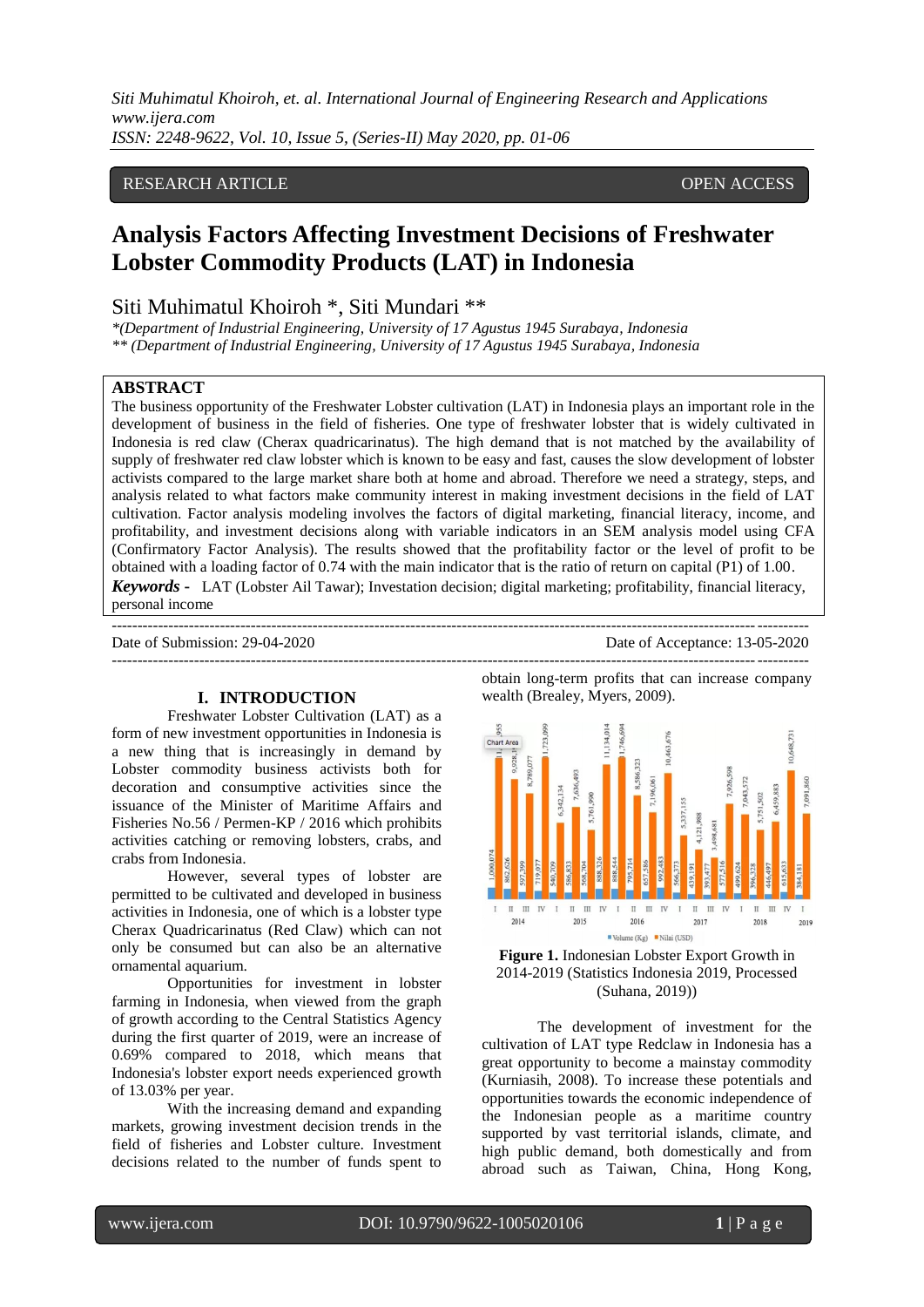Singapore, Australia, Japan, Malaysia, Korea, and United States, the interest of investing in the community as individual capital owners and corporate organizations needs to be a particular concern for LAT cultivation business activists.

 Trends in the pattern of protein consumption in Indonesian society that has shifted from red meal to white meal must be analyzed from financial and non-financial aspects. From the financial aspect can be identified through the Net Present Value (NPV), Benefit-Cost Ratio (BCR), Internal Rate of Return (IRR). While the non-financial analysis can be done through analysis of the market, technical, management, legal, economic, and environmental aspects (Afni, 2008).

 Investment decision making by someone tends to be done after research related to several matters relating to the company, including in terms of financial information (Christanti, Natalia., Mahastanti, 2011). The higher the ratio of return on capital / profits obtained will provide greater investment opportunities (Ratnasari, 2017). Financial information and the amount of profit generated in each period become a measure of the profitability of a company (Christanti, Natalia., Mahastanti, 2011; Endiana, 2017; Ratnasari, 2017).

 Also, financial literacy is related to financial behavior (Herawati, 2015). Financial literacy capabilities require a good level of knowledge, the ability to understand numbers or nominal, and the ability to obtain financial information (Lopus, Amidjono, & Grimes, 2019; Septyanto, Dihin., Adhikara, 2013; Skagerlund, Lind, Strömbäck, Tinghög, & Västfjäll, 2018).

 Ease of access to information also depends on the extent of information that can be accessed and obtained easily by potential investors in digging profiles and all information related to the company quickly, precisely, and updated, interacting with companies in business activities both face to face (offline marketing) or through e-commerce or digital marketing (Azmi, 2016).

 Also, investment decision making by potential investors will consider the amount of capital that must be spent or invested to obtain high returns that depend on personal or household economic conditions (income level) (Malik, 2017). One of the LAT cultivation that is growing rapidly in the East Java region is PT. Tri Karya Makmur Jaya, with the distribution of investors, spread in various regions and provinces in Indonesia.

# **II. METHODOLOGY**

This study aims to develop an investment decision-making model framework for potential lobster culture investors that refers to the various results of investment decision research in various

fields. The stages in this research are the determination of variable criteria and determinants of community investment decisions in Indonesia,<br>making models and hypotheses, preparing making models and hypotheses, preparing questionnaires, determining the number of samples, collecting data, and processing data with the application of SEM (Structural Equation Modeling) with CFA (Confirmatory Factor Analysis).

 This study involved respondents who are investors who are investment actors in the cultivation of freshwater lobster that has been running by taking a number of samples based on the formula Taro Yamane or Slovin (Rochmah, 2016):

$$
n = N/((N.e2) + 1)
$$

 $n = 217 / [( (217 * (0.05<sup>2</sup>)) + 1 ]$ 

n= 140,680

Description :

n : number of samples

- N: total population
- e :margin of error (set at 5% with 95% confidence level)

So, the total respondents in this study were set to be 150 people.

## **2.1 Definition of Variable Operations**

1. Digital Marketing

 Online marketing through the use of e-commerce to accelerate the delivery of relevant information and interesting steps and convincing potential investors.

2. Profitability

 The level of profit/ease in obtaining profit offered to the business.

3. Financial Literacy

Information and access to transparency in operational, management and financial activities of the company to potential investors.

4. Income (personal income) Is the level of income owned by personal or units to be divested as venture capital.

| Variable      | Code            | Indicator               |  |  |  |  |
|---------------|-----------------|-------------------------|--|--|--|--|
| Digital       | DM1             | Easy access to LAT      |  |  |  |  |
| Marketing     |                 | cultivation information |  |  |  |  |
| (X1)          | DM4             | Services and facilities |  |  |  |  |
|               |                 | offered                 |  |  |  |  |
|               | DM <sub>5</sub> | The availability<br>οf  |  |  |  |  |
|               |                 | websites, social media, |  |  |  |  |
|               |                 | and search<br>engine    |  |  |  |  |
|               |                 | <b>LAT</b><br>regarding |  |  |  |  |
|               |                 | cultivation             |  |  |  |  |
| Personal      | I <sub>1</sub>  | Revenue > expenses      |  |  |  |  |
| <i>Income</i> | 12              | utilization<br>Capital  |  |  |  |  |
| (X2)          |                 | preferences             |  |  |  |  |
| Profitability | P <sub>1</sub>  | Return on investment    |  |  |  |  |
|               |                 |                         |  |  |  |  |

**Table 1.** Variables and Indicators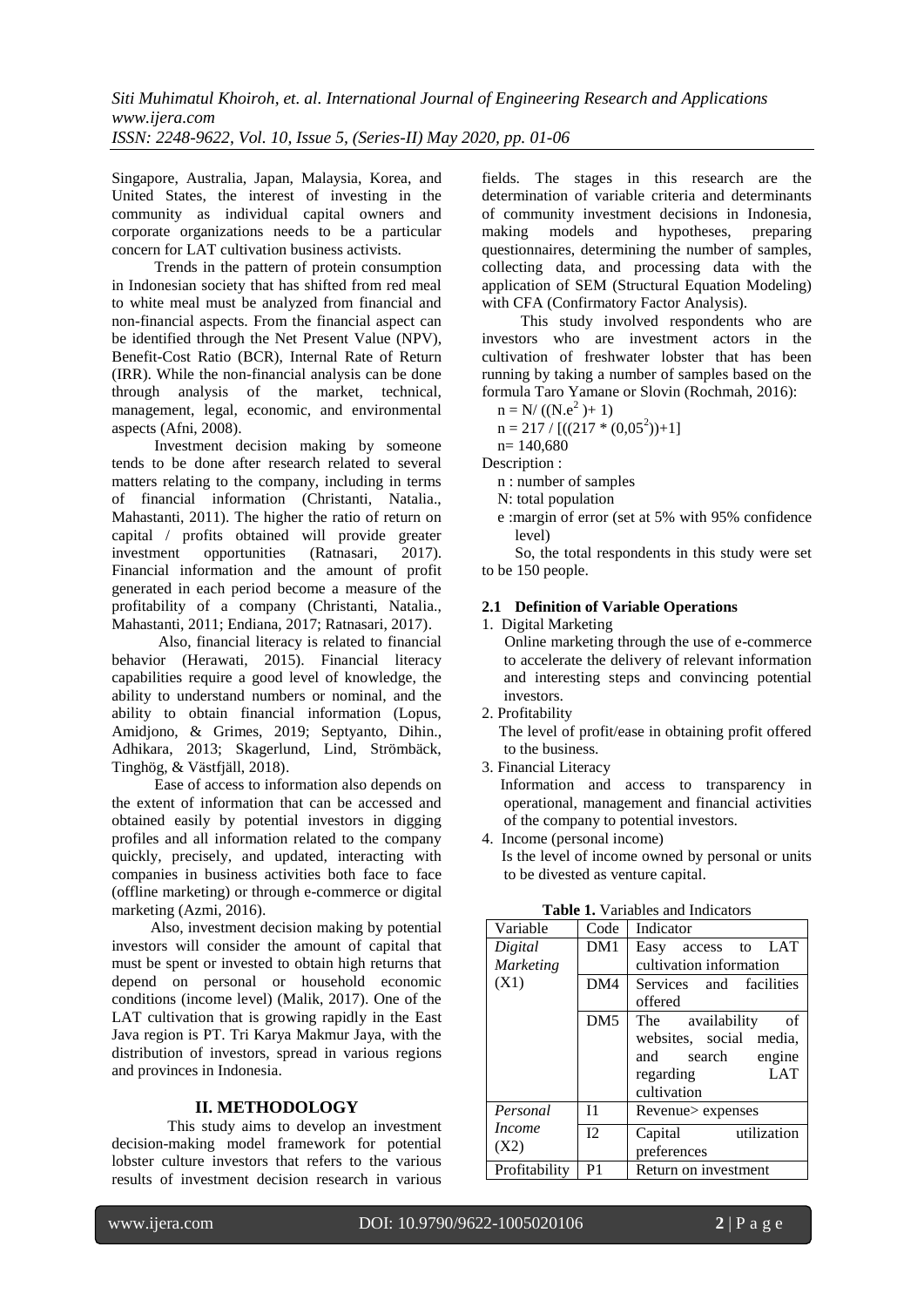*Siti Muhimatul Khoiroh, et. al. International Journal of Engineering Research and Applications www.ijera.com*

| ISSN: 2248-9622, Vol. 10, Issue 5, (Series-II) May 2020, pp. 01-06 |  |  |  |  |  |  |
|--------------------------------------------------------------------|--|--|--|--|--|--|
|--------------------------------------------------------------------|--|--|--|--|--|--|

| (X3)                  | P2               | High profits due<br>to<br>minimal competitors             |  |  |  |
|-----------------------|------------------|-----------------------------------------------------------|--|--|--|
| Financial<br>Literacy | L2               | The ability to understand<br>numbers and nominal          |  |  |  |
| (X4)                  | L <sub>3</sub>   | Transparency of business<br>activities                    |  |  |  |
|                       | IA               | Understanding<br>the<br>benefits of financial<br>literacy |  |  |  |
| Investation           | KP1              | Investment for profit                                     |  |  |  |
| decision<br>(Y)       | KP <sub>2</sub>  | Selection of investment<br>with a low level of risk       |  |  |  |
|                       | K <sub>I</sub> 3 | Selection of investment<br>with low competitiveness       |  |  |  |
|                       | KI <sub>6</sub>  | Investment for long-term<br>savings                       |  |  |  |

(Source: Data Processed, 2019)



Research Hypothesis:

- H1 : Digital marketing influences investment decisions
- H2 : Income / personal income influences investment decisions
- H3 : Profitability influences investment decisions
- H4 : Financial literacy influences profitability
- H5 : Financial literacy influences investment decisions.

### **2.2 Confirmatory Factor Analysis**

The Confirmatory Factor Analysis (CFA) technique is intended to estimate the measurement model, test the undimensionality of exogenous and endogenous constructs. CFA Steps (Juniawan, Jefri Eko; Kusuma, 2017):(Source: Data Processed, 2019).

1. KMO (Kaiser Meyer Olkin) shows the construct validity of factor analysis. Minimum KMO of 0.5

and <0.5 indicates that factor analysis cannot be used.

- 2. Measures of Sampling Adequacy (MSA), showing the feasibility of a factor test model for each variable seen from MSA. MSA value of each> 0.5, means that the model is feasible to be used in factor analysis.
- 3. Value of PCA (Comunalities), at this stage the number of variants given each item with other items considered. If the communality coefficient is quite effective if it is worth 50%. If there is a commonality of less than 50%, the factor load must be considered.
- 4. The total variance explained explains the ability of each factor to explain the variation. If each variable> 60% has the meaning that the factors of each variable have the feasibility to explain the factor variables.
- 5. Loading factor, at this stage the loading factor is the coefficient that explains the level of the relationship of the indicator with latent variables.

#### **III.RESULT**

From 150 research samples distributed by the questionnaire, obtained information related to investor profiles in LAT cultivation in Indonesia, namely:



**Figure 2.** Lobster Gender Investor Investor

Interest in freshwater lobster investment in Indonesia is still dominated by men when compared to women as in Figure 2.



**Figure 3.** Age Distribution of LAT Cultivation Investors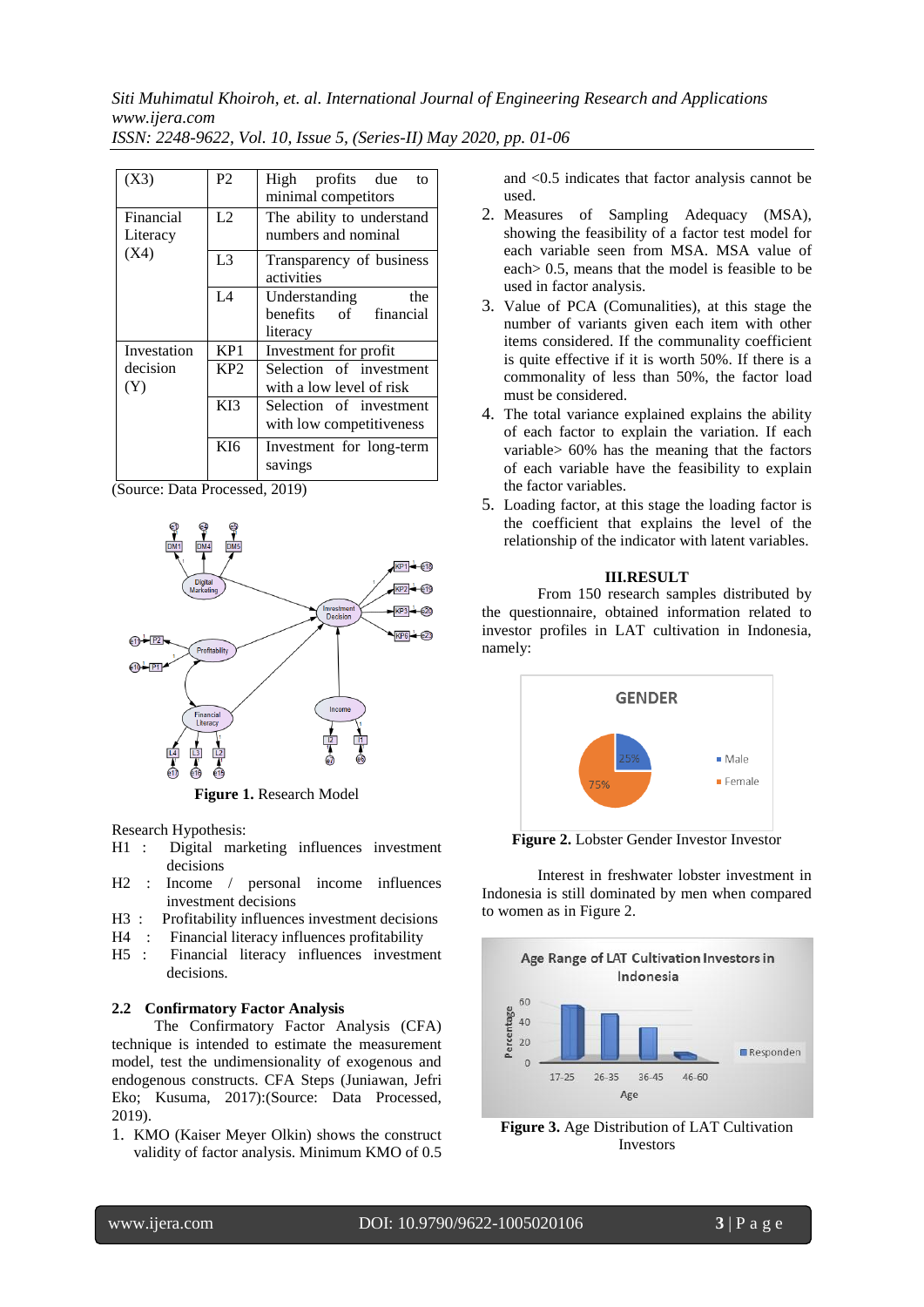*Siti Muhimatul Khoiroh, et. al. International Journal of Engineering Research and Applications www.ijera.com ISSN: 2248-9622, Vol. 10, Issue 5, (Series-II) May 2020, pp. 01-06*

To capture investment interest, age plays an important role for decision making as in investment decisions in the LAT sector which are dominated by investors with a range of productive ages in the range of 26 to 35 years as in Figure 3.

While the level of public awareness of this freshwater lobster business opportunity can be seen from the distribution of investors from various regions in a number of provinces in Indonesia. This number will continue to increase along with the increasingly widespread needs and market trends in the lobster business both as raw material for processed foods and as ornamental fish which are increasingly in demand by people in various parts of the world.

In Figure 4 below, it can be seen that the results of the study show that the distribution of investors in the interest of the highest lobster farming business opportunities originates from the Provinces of East Java, Central Java, and Jakarta and several other regions in northern and southern Indonesia.

While the level of public awareness of this freshwater lobster business opportunity can be seen from the distribution of investors from various regions in a number of provinces in Indonesia. This number will continue to increase along with the increasingly widespread needs and market trends in the lobster business both as raw material for processed foods and as ornamental fish which are increasingly in demand by people in various parts of the world.

In Figure 4 below, it can be seen that the results of the study show that the distribution of investors in the interest of the highest lobster farming business opportunities originates from the Provinces of East Java, Central Java, and Jakarta and several other regions in northern and southern Indonesia.



**Figure 4.** Distribution of LAT Investment Players in Indonesia

Based on the results of data processing using the AMOS model with the CFA (Confirmatory Factor Analysis) approach the results are:



 Based on the Confirmatory Analysis of the factors examined in this study, a fit model was obtained with a p value  $> 0.05$ .

| Goodness of Fit<br>Index   | Expected value          | Test<br>results |
|----------------------------|-------------------------|-----------------|
| X <sup>2</sup> -Chi Square | Expected to be<br>small | 86.277          |
| P-value                    | $\geq 0.05$             | 0.067           |
| <b>RMSEA</b>               | $\leq 0.08$             | 0.042           |
| GFI                        | $\geq 0.9$              | 0.927           |
| TI I                       | $\geq 0.9$              | 0.965           |
| ≘FI                        | $\geq 0.9$              | 0.974           |

**Table 2.** CFA Test Results

Table 2 shows the value of Chi-Square 86 277 with a p-value of 0.067, which means that the model fit. Likewise with the criteria of GFI, CFI, TLI values  $> 0.9$  and RMSEA 0.042 < 0.08, it can be said that the data is valid and reliable.

**Table 3.** *Assessment of normality*

| <b>Lable 5.</b> Assessment of normality |     |     |          |          |          |          |
|-----------------------------------------|-----|-----|----------|----------|----------|----------|
| Var.                                    | min | max | skew     | c.r.     | curtosis | c.r.     |
| KP <sub>6</sub>                         | 2   | 5   | $-1.088$ | $-4.907$ | 0.196    | 0.442    |
| KP3                                     | 2   | 5   | $-0.566$ | $-2.553$ | $-1.037$ | $-2.338$ |
| KP <sub>2</sub>                         | 2   | 5   | $-0.758$ | $-3.417$ | $-0.68$  | $-1.532$ |
| KP1                                     | 2   | 5   | $-1.063$ | $-4.795$ | 0.008    | 0.019    |
| L4                                      | 2   | 5   | $-0.351$ | $-1.585$ | $-0.848$ | $-1.912$ |
| L <sub>3</sub>                          | 2   | 5   | $-0.334$ | $-1.507$ | $-0.726$ | $-1.636$ |
| L2                                      | 2   | 5   | $-0.071$ | $-0.321$ | $-0.542$ | $-1.222$ |
| P <sub>2</sub>                          | 2   | 5   | $-0.765$ | $-3.449$ | $-0.149$ | $-0.337$ |
| P1                                      | 2   | 5   | $-0.77$  | $-3.471$ | $-0.533$ | $-1.201$ |
| I2                                      | 2   | 5   | $-0.549$ | $-2.474$ | $-0.569$ | $-1.283$ |
| Ι1                                      | 2   | 5   | 0.029    | 0.13     | $-1.174$ | $-2.648$ |
| DM <sub>5</sub>                         | 2   | 5   | $-0.689$ | $-3.107$ | $-0.19$  | $-0.428$ |
| DM4                                     | 2   | 5   | $-0.588$ | $-2.652$ | $-0.244$ | $-0.549$ |
| DM1                                     | 2   | 5   | $-0.198$ | $-0.892$ | $-0.629$ | $-1.419$ |
| Multivariate                            |     |     | 12.105   | 2.421    |          |          |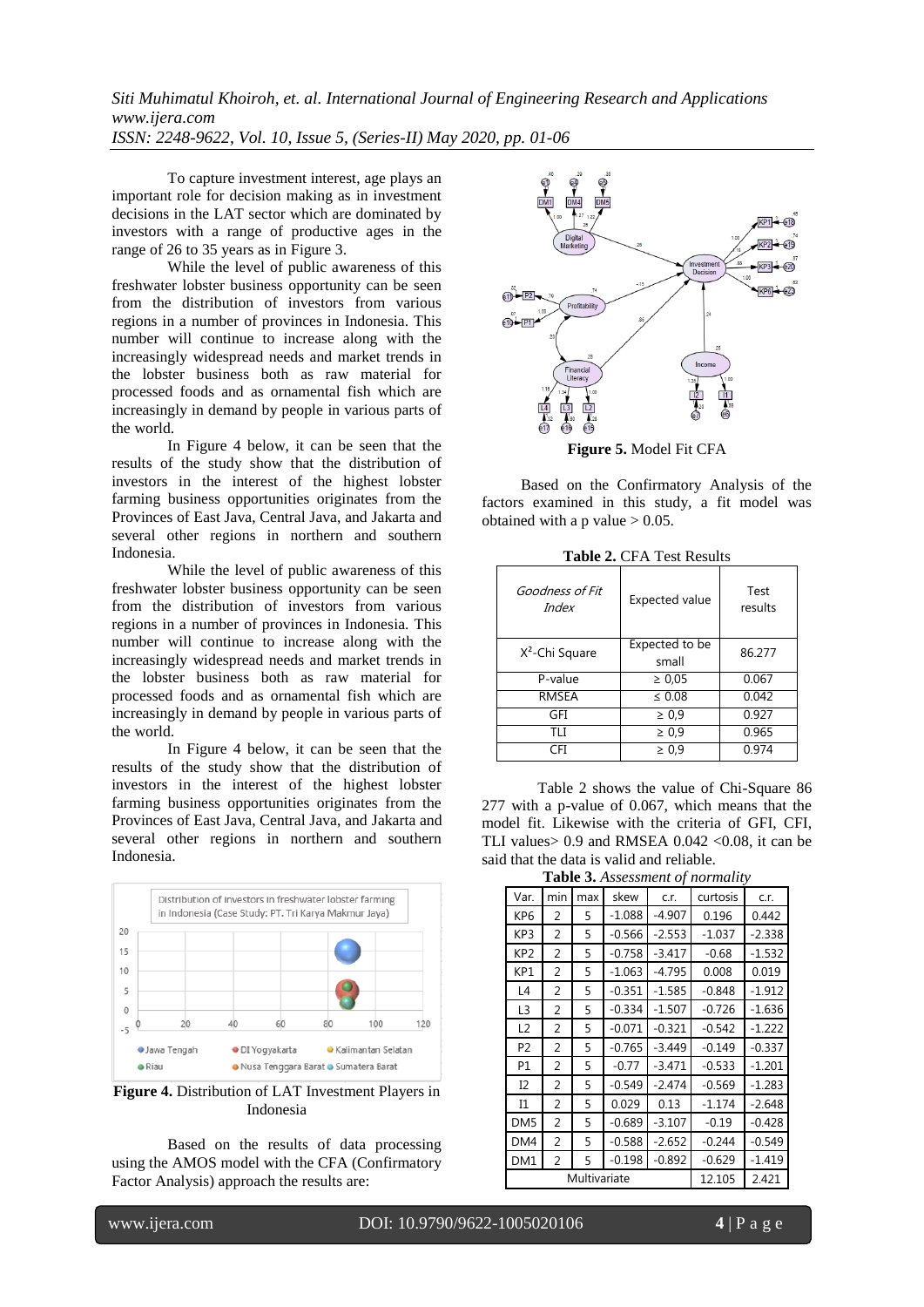The multivariate normality test gives a critical ratio value of the news value 2,421 <2.58 in Table 3 which means that the multivariate data is normally distributed and there are no outliers in the data.

| <b>Table +:</b> Loading I actors of Indicators |                         |            |         |                 |  |  |
|------------------------------------------------|-------------------------|------------|---------|-----------------|--|--|
|                                                | Relation                | Estimation | P-value | Keterangan      |  |  |
| DM <sub>5</sub>                                | <--- Digital Marketing  | 1,215      | ***     | Significant     |  |  |
| I2                                             | <--- Income             | 1.353      | 0.031   | Not Significant |  |  |
| P <sub>2</sub>                                 | <--- Profitability      | 0,787      | ***     | Significant     |  |  |
| L <sub>3</sub>                                 | <--- Financial_Literacy | 1,343      | ***     | Significant     |  |  |
| L4                                             | <--- Financial Literacy | 1,157      | ***     | Significant     |  |  |
| KP <sub>2</sub>                                | <--- Investmen Decision | 1,178      | ***     | Significant     |  |  |
| KP3                                            | <--- Investmen Decision | 0,877      | ***     | Significant     |  |  |
| KP <sub>6</sub>                                | <--- Investmen Decision | 1,064      | ***     | Significant     |  |  |
| DM4                                            | <-- Digital Marketing   | 1,268      | ***     | Significant     |  |  |

**Table 4.** Loading Factors of Indicators

Table 4 shows that there is one insignificant indicator, I2, because the indicator has a p-value> 0.1. while the significant indicators are DM5, P2, L3, L4, KP2, KP3, KP6, and DM4, because each indicator has a p-value <0.1 of the significant level.

**Table 5.** Hypothesis Test Results

| Relation           | Estimate                                   | S.E.     | C.R.  |          |       |
|--------------------|--------------------------------------------|----------|-------|----------|-------|
| Investmen_Decision | <-- Digital_Marketing                      | 0.859    | 0.096 | 2.711    | ***   |
| Investmen_Decision | <-- Profitability                          | $-0.148$ | 0.064 | $-2.298$ | 0.022 |
|                    | Investmen_Decision <--- Financial_Literacy | 0.847    | 0.158 | 5.355    | ***   |
| Investmen_Decision | <-- Income                                 | 0.843    | 0.093 | 2.622    | ***   |
| Profitability      | <-> Financial Literacy                     | 0.23     | 0.052 | 4.404    | ***   |

Hypothesis testing produces conclusions as in Table 5, namely:

- H1 :Digital marketing has a significant effect on investment decisions.
- H2 :Profitability does not significantly influence investment decisions.
- H3 :Financial literacy has a significant effect on investment decisions.
- H4 :Income (income) has a significant effect on investment decisions.
- H5 :Financial literacy has a significant effect on profitability.

# **IV. CONCLUSION**<br>Investment decisions for

decisions for freshwater crayfish in Indonesia based on the results of factor analysis using the CFA (Confirmatory Factor Analysis) approach shows that there are indicators that have loading factor values that represent each factor in shaping investment decisions. The first factor of digital marketing with a loading factor value of 0.25 with the highest representing indicator is DM4 (loading factor 1.27). The profitability factor with a factor loading value is 0.74 and the indicator that represents the highest is P1 (loading factor

1.00). Financial Literacy Factor with a loading factor value of 0.28 and the indicator that represents the highest is L3 (loading factor 1.34). Income factor with a loading factor value of 0.28 and the indicator that represents the highest is I2 (loading factor 1.35). The investment decision factor with a loading factor value of 0.24 and the indicator that represents the highest is KP2 (loading factor 0.87). From the results of this analysis, it can be seen that the highest loading factor value on investment decisions of freshwater lobster culture in Indonesia is the profitability factor.

 Although the investment business is faced with the risk of uncertainty, and many are influenced by other factors, the results of this study can be used as consideration in decision making.

#### **REFERENCES**

- [1]. Afni, K. Feasibility Analysis of Exploitation of Lobster Ait Tawar (Case of K'BLAST'S Farm, Gunung Guruh District, Sukabumi Regency, West Java), 2008, 1–104
- [2]. Azmi, M. U. Effect of Communication Programs on Digital Marketing and Sales Promotion Against Impulse Buying on Consumers Lazada.co.id Site (Survey on Kaskus Forum), 2016.
- [3]. Brealey, Myers, M. Fundamentals of Financial Management (5th ed.). Erlangga, 2009.
- [4]. Christanti, Natalia., Mahastanti, L. A.. Factors that Investors Consider in Investing. Journal of Management Theory and Depth, 4 (3), 2011, 37–51.
- [5]. Endiana, I. D. M. Analysis of Factors That Influence Investment Decisions with Groth Opportunity as a Moderating Variable. Scientific and Accounting Journal of Business, 2, 2017.
- [6]. Herawati, N. T. The contribution of learning in higher education and financial literacy to student financial behavior. Journal of Education and Teaching, 48 (1–3), 2015, 60– 70.
- [7]. Juniawan, Jefri Eko; Kusuma, A. A. G. A. E. Factors Affecting Customer Switching from Conventional Taxis to Online Taxis. Eud Management E-Journal, 6 (10), 2017, 5460- 5488.
- [8]. Kurniasih, T. Freshwater Lobster (Parastacidae: Cherax), Aaspek Biology, Habitat, Distribution, and Potential for Development. Aquaculture Media, 3 (1), 2008, 31–35.
- [9]. Lopus, J. S., Amidjono, D. S., & Grimes, P. W. Improving Financial Literacy of the Poor and Vulnerable in Indonesia: An Empirical